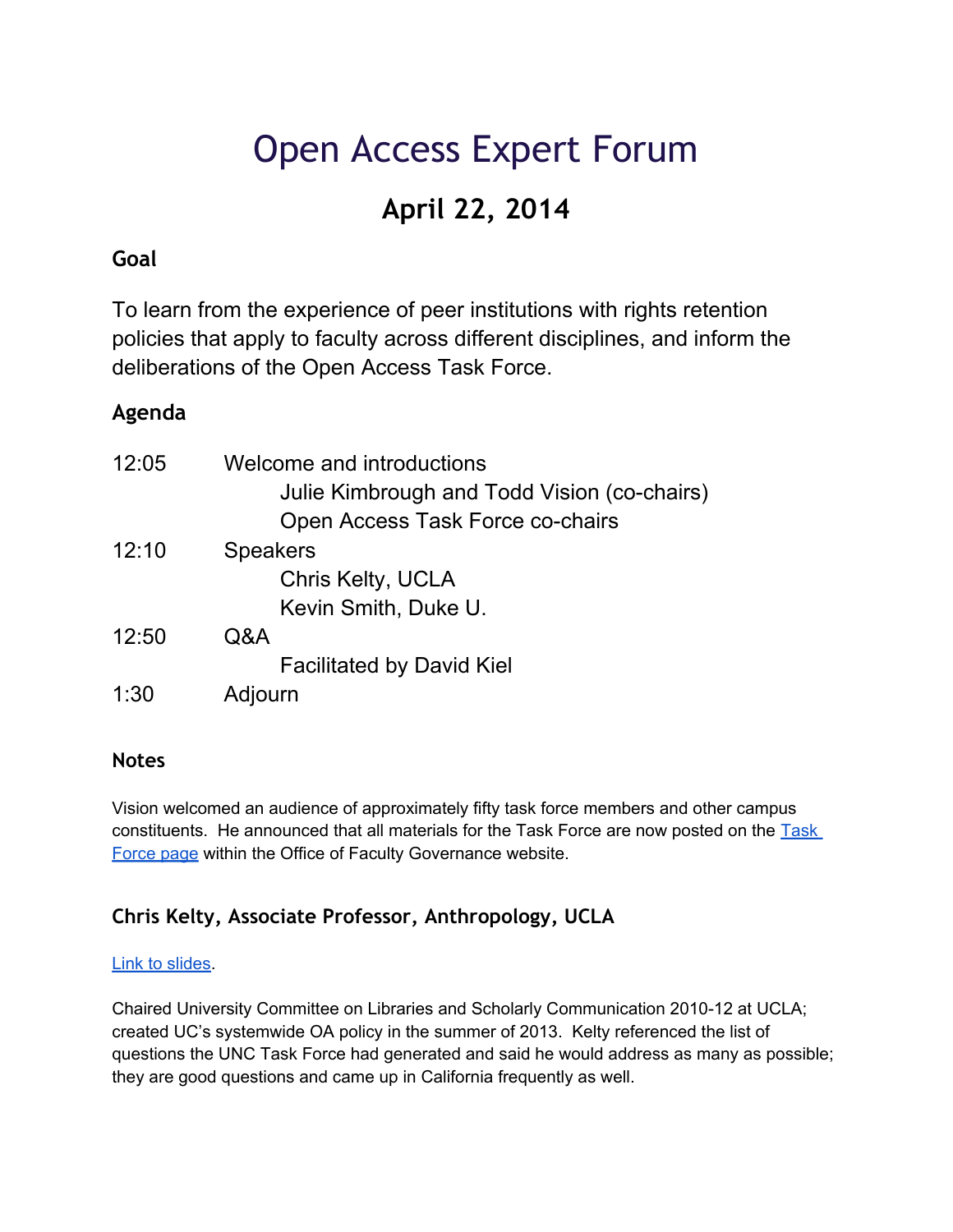Why have an OA policy?

Kelty: For authors to reserve, as a collective, the minimum rights necessary to control our publications. This is an OA policy's central goal. A benefit is allowing us to make our work openly and freely available online to benefit the public, colleagues, etc,. That is a "dual reason" to pursue an OA policy, in other words.

Kelty: There are two mechanisms in an OA policy. First is to use power of the faculty governance system to grant non-exclusive rights to the university. Has to be carefully worded; that we are only granting rights to distribute work freely and openly available. Faculty governance and administration have to have a strong relationship for this to work. Second mechanism is making the work openly available--and that depends on library or other infrastructure. In CA it was the California Digital Library, which will make the work available online. The library may need more funding and staff to accomplish this.

Kelty: History at UC: UC began pursuing this in 2005-06; faculty task force; 2007 policy went up for systemwide review, but was rejected b/c of a complicated opt-out system. It was sent back for revision. In 2008, Harvard learned from this, and put in a very simple opt-out policy, and that brought greater faculty buy-in.

Kelty: 2009--major price increase from a Nature Publishing Group derailed project; ultimately we worked this matter out, but not with a solution that really supported OA. In 2011 there was renewed interested in having our own OA policy; worked 2011-13 across the UC system's multiple campuses. Academic Council represents all 10 campuses, they approved it in May 2013 and put in a slow implementation process by which it would roll out across the various campuses. Kelty did note that this only covered 15k employees covered by the faculty senate, but 35k other non-senate covered scholars were not covered, and they are trying to address how to incorporate those now.

#### Opt in or Opt Out?

Kelty: no such thing as an opt-in policy--that's what we have when we don't have a policy. Any author can negotiate on a one to one basis, for each article each time, for OA. A policy turns this around and defaults to OA, so publishers have to turn around and negotiate to make things closed. In the case of a policy, though, you do need an opt-out.

#### Why have an opt-out at all?

Kelty: A policy that would force compliance would harm academic freedom; about 95% of publishers so far already embrace a version of green OA (making an article freely and openly available). Having no opt-out also would create ill will and lots of administrative trouble.

Nature of the license grant and types of licenses?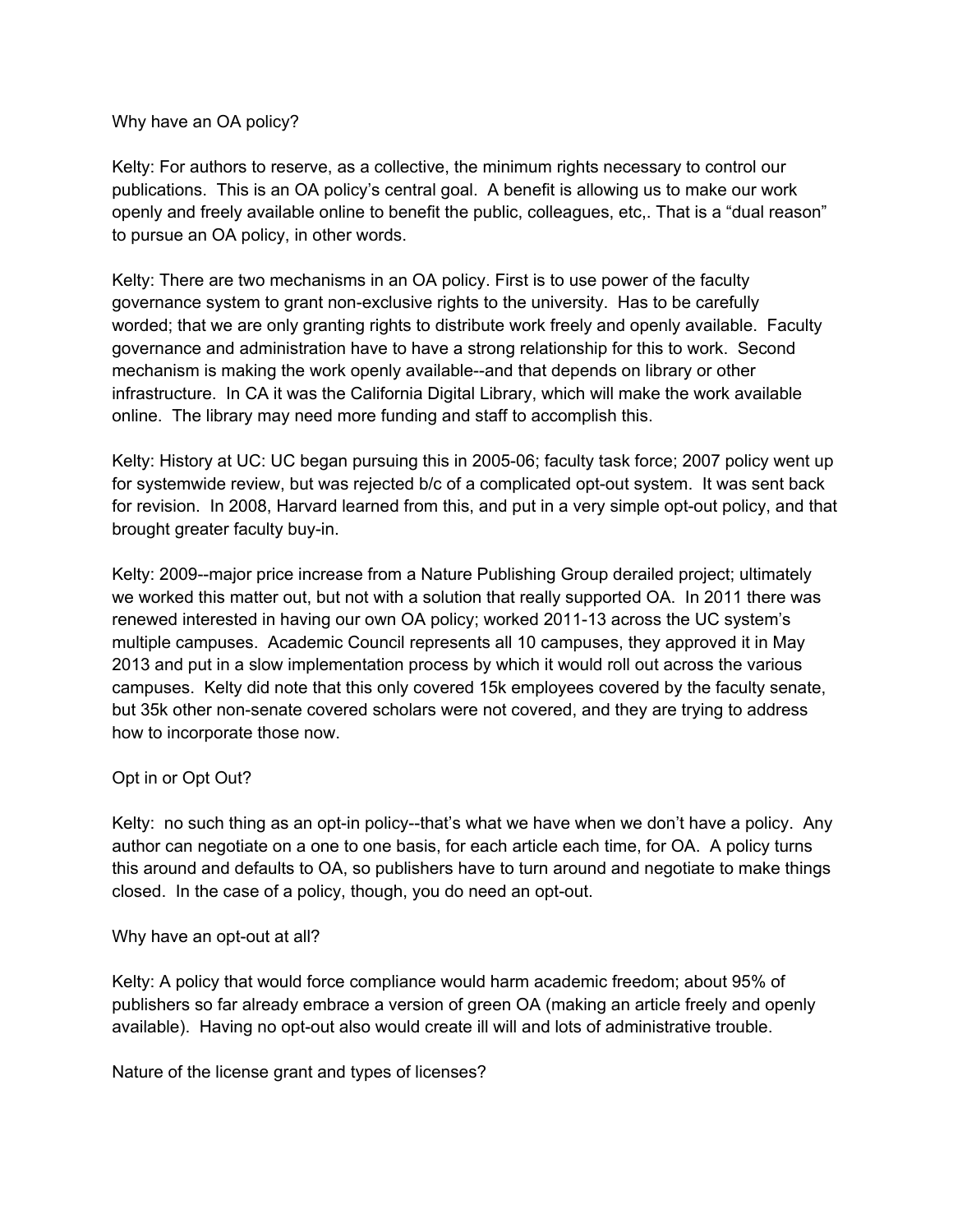Kelty: Diagram. If you don't have an OA policy, you as an author write a piece and you have copyright on your manuscript. We then give exclusive right to publish to a publisher, and they then make the work available to libraries who buy it and readers get read-only rights. If you add an OA policy, you give the rights you'd normally give to publisher to the university; the university makes those materials available and puts in place a set of rights to what users can do with them -- which might include distribution, creating derivative works, even commercial use -- could be any of a variety of creative commons licenses. This is also giving the rights to the \*author\* as well

Kelty: In UC, we make a broad right available to the university, with the only restriction that they make it publicly available, and then authors put own creative commons license on it -- choosing what rights they want the world to have -- beyond readers freely accessing and copying it.

What is a scholarly article?

Kelty: no real definition; strategically vague. You don't want to nail it down. Does exclude books, creative works, other things. But decision is up to the author according to conventions of discipline.

Why a requirement to deposit?

Kelty: That's what makes the policy real -- makes the article available through the repository and affirm that you want to grant those rights.

Why do people oppose it?

Kelty: It makes work for faculty.

Why require a deposit when person has opted out?

Kelty: Most of the policies allow opting out of the *license*, but not of the deposit. This is very tricky to work into policy language. You want to preserve the right to keep and circulate an archival copy internally. If you don't, you signal to publishers that they also keep that right.

How do you require faculty to make work available when there are many options?

Kelty: UC policy is crafted to make it ok when people have already put it in another OA journal not to have to put it in E-Scholarship (the university repository). You don't have to make the faculty who has already put it in an OA repository also put it into the campus one. You want one free copy circulating.

Co-Authorship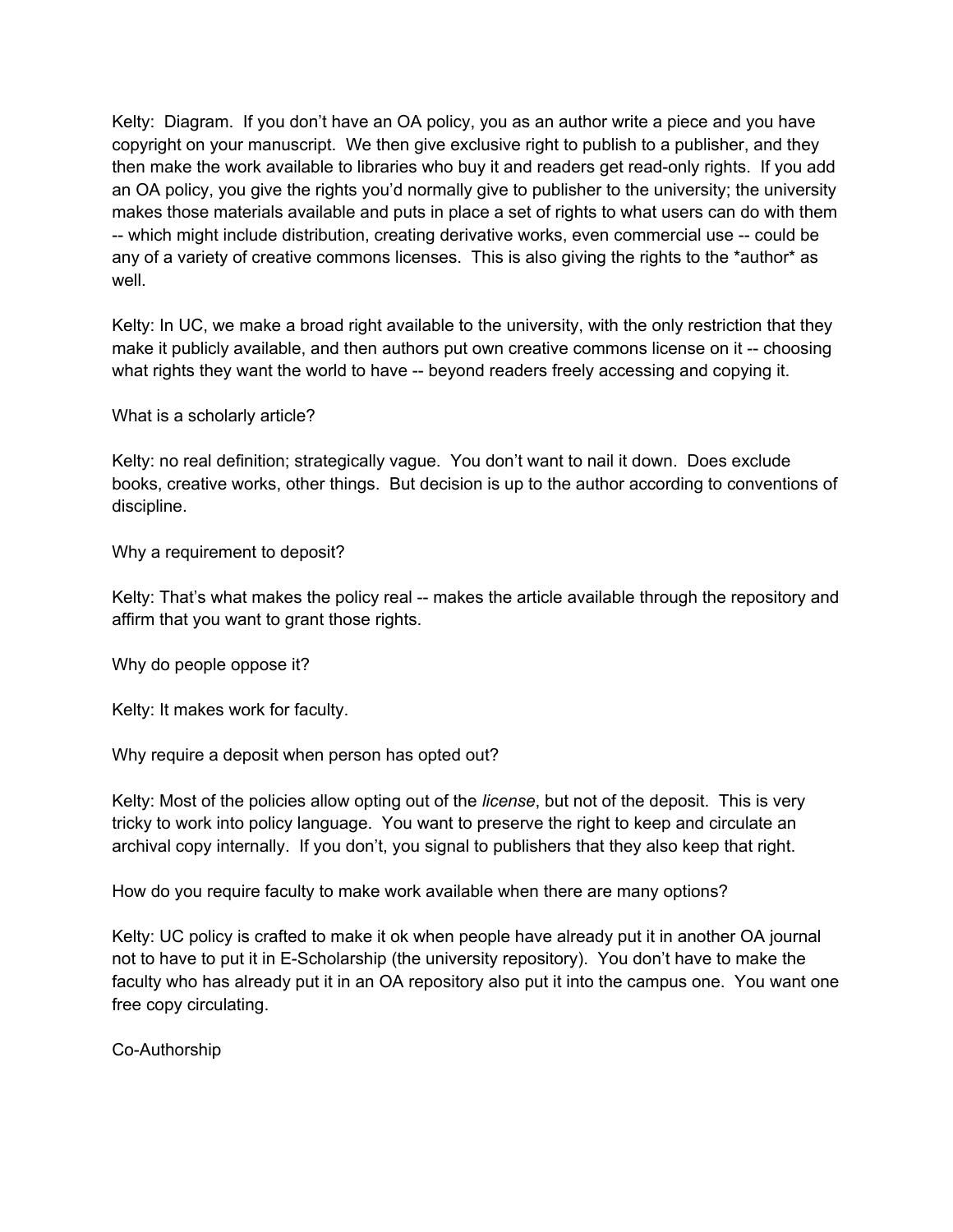Kelty: The statute of the US copyright law gives authors of a joint work equivalent rights in what they publish; the authors do have to work together to understand what they plan to do with a publication.

#### Dealing with Publishers

California's Digital Library deals with the publishers.

#### Waiver Rate

Elsevier and other big publishers have asked for waivers in some cases -- but many are fine with the policy. We don't know yet our deposit rate -- maybe 25% -- but that means there are a lot of faculty who are not even paying attention to it -- huge education effort to get that rate up. Publication rate -- we estimate that UC system publishes 50k articles/year -- we don't even know yet how effective our policy is.

#### Small Scholarly Societies & Climate Change

Scholarly societies who depend on subscription rates: Libraries still buy these and prefer to pay for these than for large bundles from Elsevier etc., but the bad news is that there is really no money left in scholarly publishing; if you hope to survive based on this, well, you're out of luck. It's not going to happen. Akin to climate change. Societies need to seek other sources of revenue, because relying on publication revenue will simply not work for long. Big publishers like Elsevier and Wiley are also buying up small publishers as quickly as they can; distinctions are blurring -- and this complicates things for libraries, which are the only source of \$\$ anywhere in the scholarly publishing ecosystem.

Kelty's formal remarks ended.

## **Kevin Smith, Director, Copyright and Scholarly Communication, Duke**

#### **University Libraries**

Smith: I want to speak as a librarian. I desperately want to see us transition the system we are working with -- to stop buying stuff back that scholars create, that we pay for two and three times. I'd like to see libraries spending \$\$ to support the production side of scholarship, including through scholarly societies. "We have plenty of money in the system to support the publishing side" if we can break the grip of the large publishers.

Smith: Our policy at Duke is three years old. "Changing the default" from closed access through commercial publishers to a preference for OA. Policy was initiated by a Digital Futures Task Force faculty committee that apparently got a grant. The OA policy was the first of their work priorities. Passed by our Academic Council, and Library was charged with implementation. A number of concerns were expressed -- impact on publishers ("people hate all of them except the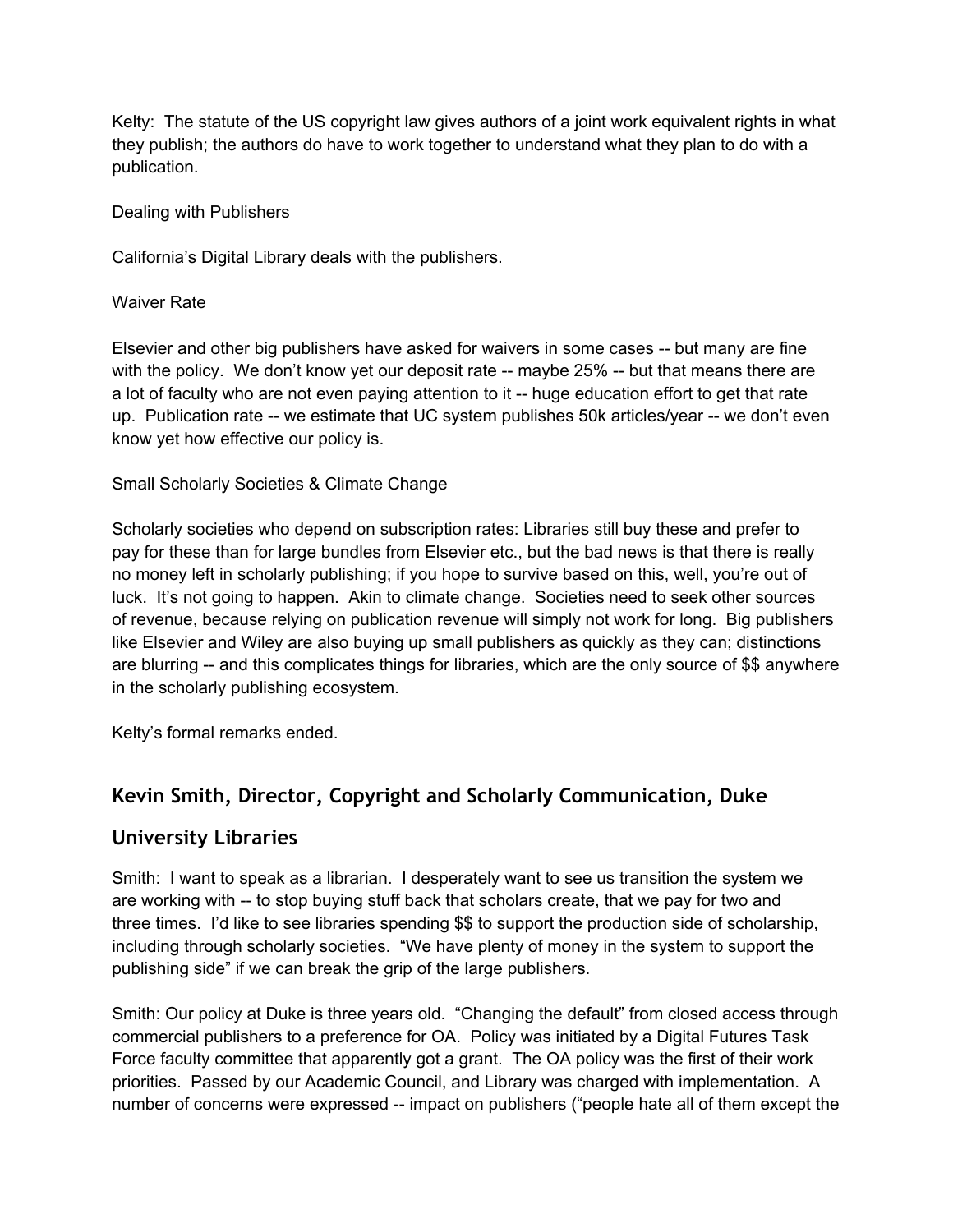one they work with"), scholarly societies (no evidence that OA policies have done damage; the rate of libraries subscribing to commercial journals has not dropped).

Smith: There was also a concern that this may create more work for us (faculty). We addressed that.

Does an OA policy conflict with peer review?

Smith: No. Most is carried out in compliance with journal policies on review, etc. No lowering of quality b/c of OA.

Smith: There is lots of fuss about cost and integrity. How much does it cost to implement? Duke library needed no increase in staff or \$\$ to do it (our policy implementation was slow, though, and we have had some staff increase over time). You can change the default and expectation on campus w/o a major investment -- which has to come later and be intentional in terms of decisions about what to stop and what to keep doing.

Smith: We do need a better handle on what it costs to produce scholarship, a journal article. OA movement is prying open that question.

Smith: Control -- an OA policy is really about keeping control over scholarship in the hands of faculty. On requiring OA policy with no opt out being a threat to academic freedom: it is important to remember that the current system is also a threat to academic freedom -- giving away our scholarship to large commercial entities that can put lots of restrictions on it - especially in a time when you have many opportunities to exploit your own work for your own benefit. "The control issue is an issue of academic freedom."

Smith: Irrevocability: Duke's policy creates an "irrevocable" license. When does "irrevocability" start? Can the opt-out be exercised after the fact? Smith: Irrevocable means it can't be revoked by anyone other than the author. Author can request this. We did not want to be in a situation where once the license was granted from a publisher, they could revoke it. The faculty have to trust the institution to only use the copy for the stated ends.

Smith: The breadth of the license we get is similar to UC; we promised the faculty we would not put them in a position of having conflicting obligations. We will help them negotiate, but if they have signed agreements with publisher, we will honor them. (Referenced the flap with Nature Publishing.) We have a license that allows us to be more aggressive with publishers, but haven't exercised it as aggressively as we can.

Smith: Sometimes we deposit the final published version in our repository -- we do this, where the publisher allows it, and we can. We do let the faculty member know. No one has asked us to take them down.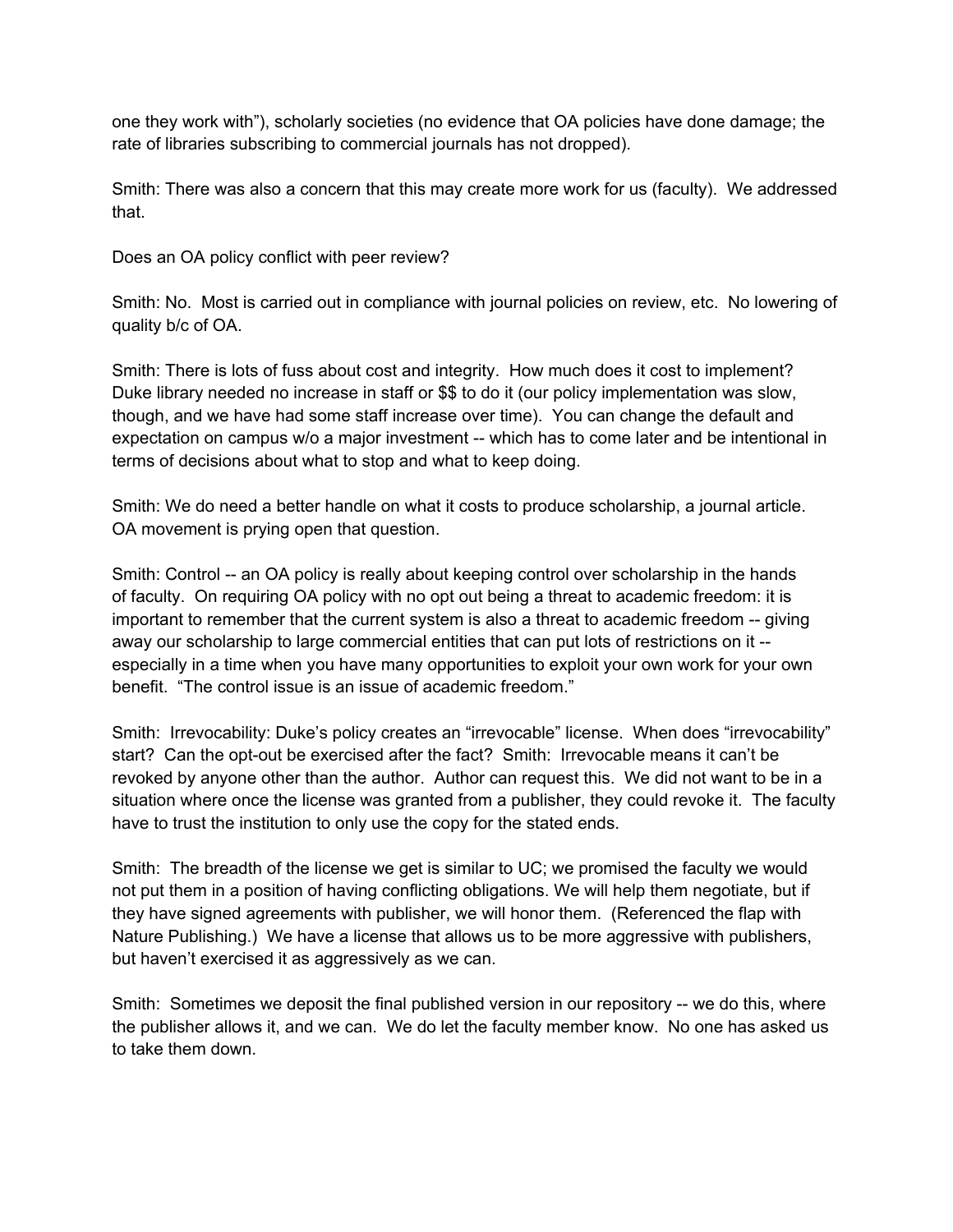Smith: We do not have built into our system a recognition that other forms of OA are ok -- our authors, however, do want us to harvest those OA versions -- would like it to be taken in our repository and then deposited into PubMed Central, in fact, though we can't do this. We can harvest from PMC, but can't feed it.

Smith: We are creating a system for automatic harvesting, creating a publication list for each faculty member, for them to approve, and then with a single click upload the articles to our repository.

## **Discussion/Q&A: Some questions for the speakers**

The questions below were sent to the speakers ahead of time, and many of them were addressed in the formal remarks, captured above. During the discussion, the materials in orange below were added.

- 1. Policy statement and coverage
	- a. The Duke and UC policies cover "scholarly articles", without enumerating what is or not included in that term (including peer-review). Does that term have an understood meaning in each discipline? Do scholarly articles include digital publications, those with multi-media, other forms like drama, artistic pieces, performances, data, non-textual content, syllabi, etc.? What is excluded from coverage (monographs)?
	- b. How controversial was going for an opt-out policy, as opposed to opt-in?
	- c. At both Duke and UC, waiver requests are automatically granted. Is a justification required, or is it 'no-questions-asked'? And can the opt-out be exercised after the fact (i.e. when does irrevocable start)?
	- d. Duke and UC appear to differ as to whether repository deposit is still required (Duke) or not (UC) when a waiver is granted. Why choose one or the other approach?
	- e. How are embargo lengths determined? By the repository or by the author? If the former, how much deference is paid to publisher policy?
	- f. Was there any push for whole departments or units to have the choice of opting out? If so, how was that resolved?
	- g. UC allows authors to provide a link to a scholarly article in a repository like PubMed, arXiv or SSRN, rather than depositing a manuscript at the institution. If that's not possible at Duke, why not?
	- h. Do any faculty or faculty-like employees at universities who have this kind of open access policy create "directed works" for the university? How are directed works handled, and have there been any issues related to directed works at institutions without open access policies?
- 2. Policy implementation
	- a. How is compliance with the deposit requirement promoted through incentives or disciplinary action?
	- b. How often is the deposit requirement simply ignored?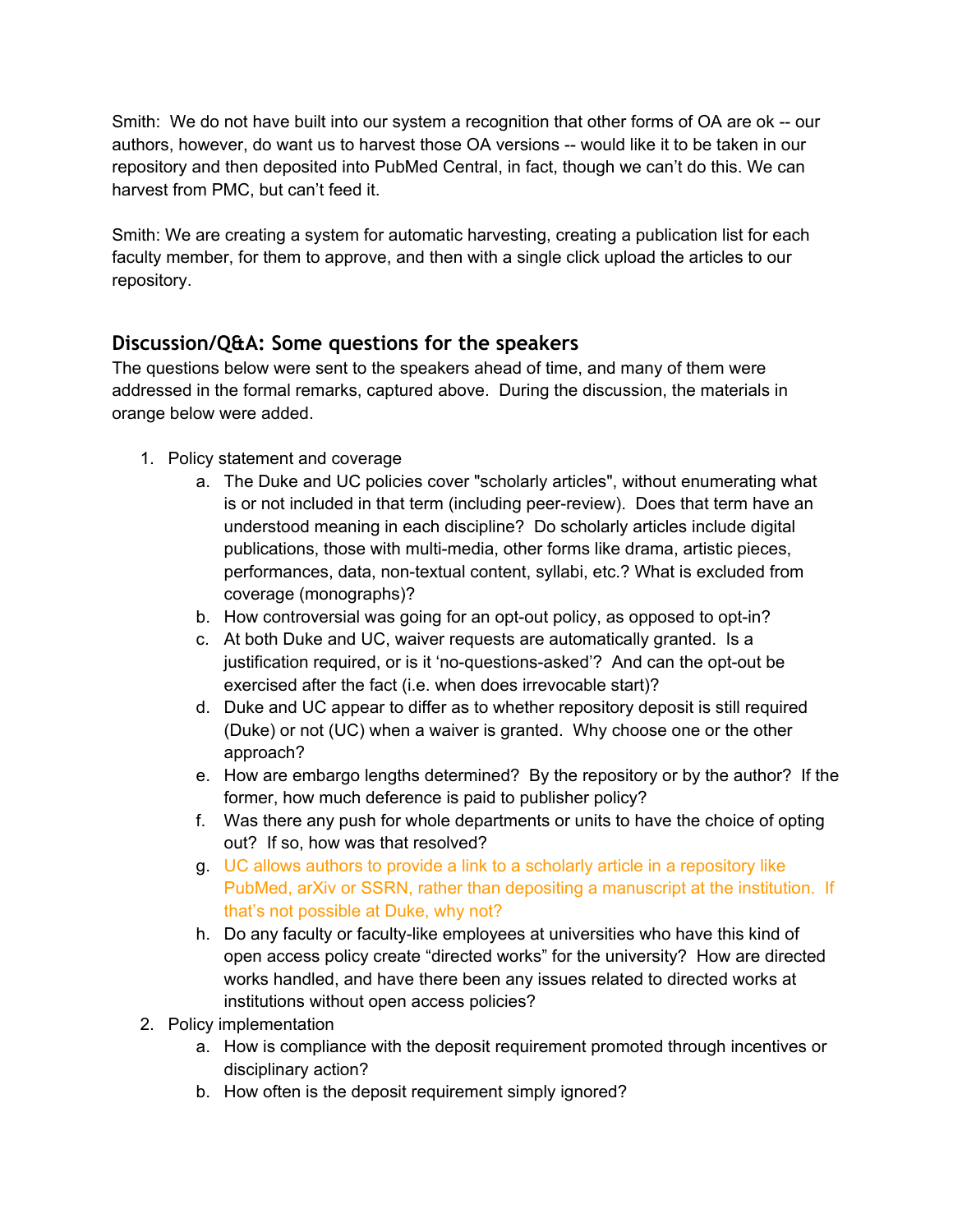- c. What discussions were had around the default license for content in the repository ("All Rights Reserved" in the case of UC)?
- d. Does the repository deposition play into annual reporting requirements at either UC or Duke?
- e. Both Duke and UC had provisions to assess the policy after 3 years, and Duke's initial period is past. How is success measured, and what was the conclusion of that assessment at Duke?
- f. (Shearer: Library) Are you aware of any research linking faculty's CC choice to meaningful repercussions?
- 3. Benefits and harms
	- a. Who, in practice, benefits from access to repository content? What do we know about who the audience is and in what contexts it is being read?
	- b. How does the audience for open access vary across fields?
	- c. What is the financial harm to publishers of having content freely available, particularly scholarly societies that depend on publications for revenue?
	- d. Are there disciplines where researchers themselves share in revenue from "scholarly articles" that could be harmed by the availability of repository content?
	- e. Does it affect evaluation of scientists to have something short of the final, edited version posted online that can be seen by hiring, tenure and promotion committees? Are there benefits?
	- f. How does a policy covering faculty impact students who are coauthoring with faculty? Can students require a faculty member to opt out or request an embargo?
	- g. New question from Maisner, UNC Press: What about non-peer-reviewed material being deposited?
		- i. Kelty: E-Scholarship allows UC faculty to put whatever they want in, but clearly label whether it's been in a journal, peer reviewed, etc.
		- ii. Smith: Same at Duke; we would accept that sort of material as well, but by and large faculty want to deposit their published, peer-reviewed material.
	- h. New question from Watson, History: OA movement driven by sciences, implies that publications in the humanities are insignificant. AHA, MLA not "small scholarly societies," but huge, important organizations whose publications needs must be honestly addressed. Question: You said there is no evidence that OA damages revenue base of "small scholarly societies," but how are you so sure of that?
		- i. Kelty: I'm a humanities scholar; did not mean to imply AHA, MLA are "small." More an issue of scale than of humanities vs. sciences. Large scale disciplines have a lot of influence. There are many forward-thinking OA publications in the humanities, also in the university presses. On the evidence, we don't have much evidence about OA's effects on revenues of scholarly societies. But OA isn't the revenue threat; changed economics of scholarly publishing are the threat. Libraries are the only \$\$ stream for scholarly publishing now. AAA has been slow to experiment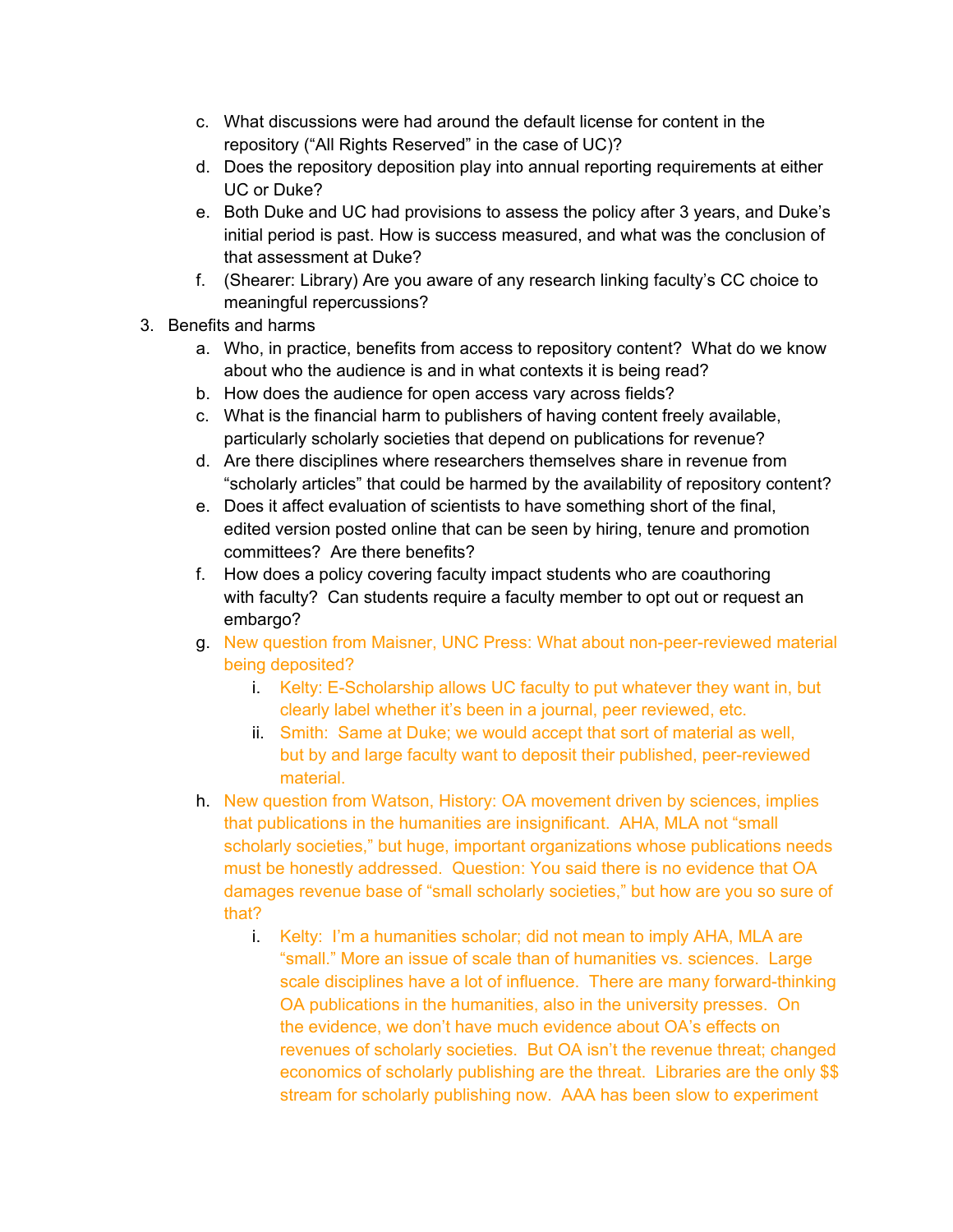with other forms of \$\$, but is experimenting with OA now.

- ii. Smith: Also did not mean to denigrate AHA. On how I know that OA won't affect subscriptions? B/c I'm a librarian. I know we won't stop subscribing to journals that we need to serve our faculty.
- iii. Watson: Not true that only revenue going into scholarly publishing is from libraries -- lots (OAH, other organizations) is coming in from members (subscriptions/membership dues).
- iv. Smith: We are not putting anything in repositories that authors don't allow us to put in; there is a license we get from our faculty; has an optout waiver; always implementing in compliance with the journal where the author is choosing the publish. Also important to note that major revolutions in scholarly publishing/dissemination are coming from the humanities (e.g. "digital humanities" projects).
- 4. Relations among authors, universities and publishers
	- a. How does the pre-existing rights-retention policy affect the later agreement that the author enters into with the publisher?
	- b. UC has a provision to make compliance as convenient as possible for authors. UC notified ~200 publishers about the policy, and the UC eScholarship deposition interface includes a button to send a policy notification or 'letter of assurance' regarding the embargo to the publisher.
		- i. What resources are required of a university to contact and negotiate with publishers? (Note: it appears that some publisher have negotiated more favorable terms with universities than in their own author agreements, e.g. SAGE)
		- ii. To handle depositions, waivers and embargoes?
		- iii. To check for, remove or get permissions for included third-party copyrighted material?
		- iv. To "Get the Word Out" about the policy?
	- c. How often are authors declined when they request from a publisher to retain copyright in the absence of a rights retention policy? How often are they required to request a waiver now by their publisher?
	- d. How often do repositories receive takedown requests?
	- e. What feedback have UC and Duke received from professional societies about the policy?
	- f. New question from Vision: Regarding how we deal with articles, etc. that have within them material licensed to the author but to which they don't hold copyright (e.g. images, art):
		- i. Kelty: Yes, the art historians are probably the ones that lose the most in not being able to make their work OA because of these issues; but OA is not the cause of this. Our legal office is aggressively defending "fair use" rights in use of images as possible. But in the end, many people using strictly controlled images are going to have to opt out.
		- ii. Smith: I think the use of images, etc., in articles is easily defended as "fair use." For art historians the situation is "bizarre" and "unfortunate"